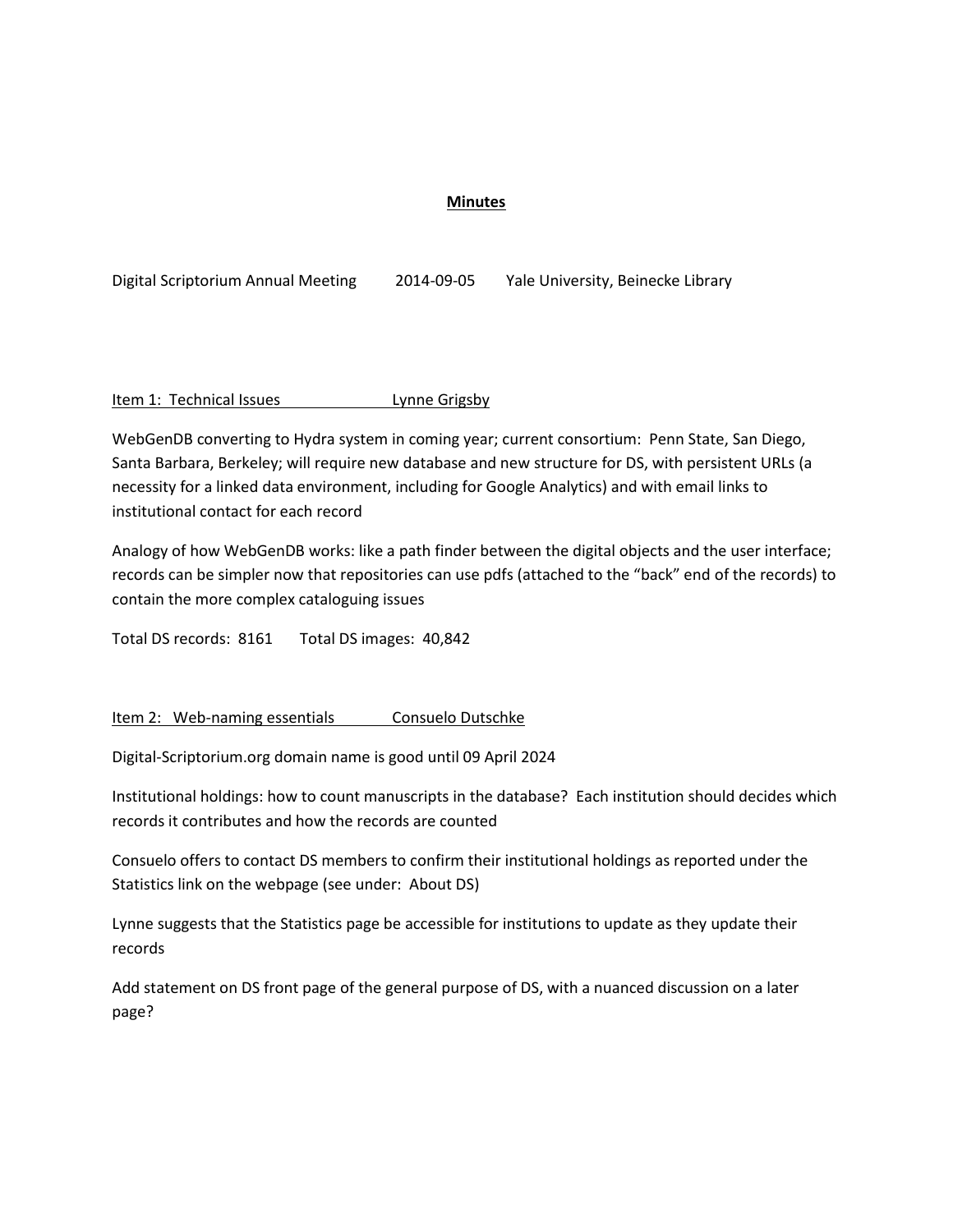Item 3: Five Colleges Martin Antonetti

Five Colleges in western Massachusetts with 40 med/ren mss total: Amherst College (26), Hampshire College (no med/ren mss), Mount Holyoke College (1), Smith College (13), UMass Amherst (no med/ren mss); 2 Otto Ege sets, all catalogued by Lisa Fagin Davis; total of digital objects: 14,000; collections not likely to grow

How to handle membership: by individual institution or by consortium? The Five College fee would be \$1500/yr fee for the total consortium or \$500 each x  $3 = $1,500$ ; However, see below for changes to Fee Schedule; institutions with no or fewer than 10 med/ren mss would not pay

Records are currently in MARC but can be mapped using the Yale crosswalk

Item 4: Fee Schedule Debra Cashion

Fee schedule changes: SB Level 1 < 10,000; MS Level 0: < 5 = No Fee

Change size of Student Body parameters

## **Cashion Post-meeting notice: SB Level 2 < 10,000; SB Level 1 needs to be different.**

## **Cashion Proposal: SB Level 1 < 5,000; SB Level 2 > 5,000 < 10,000**

Post the Fee Schedule formula on the website under "Finances" with a note: If you have any questions about our fee schedule please contact us.

Also add "Contributing Institutions" to list of "Participating Institutions and Contacts"

Question: is DS ready for 501C3 status? Answer: not yet!

Item 5: Takamiya mss Ray Clemens

Small exhibition at the Beinecke of 12 English mss, from those now on deposit at Yale from the Takamiya collection

Item 6: New members Welcome

The one new member present is new as a person to the DS group, although her library is a long-time member: welcome to Vanessa Wilkie from the Huntington Library!